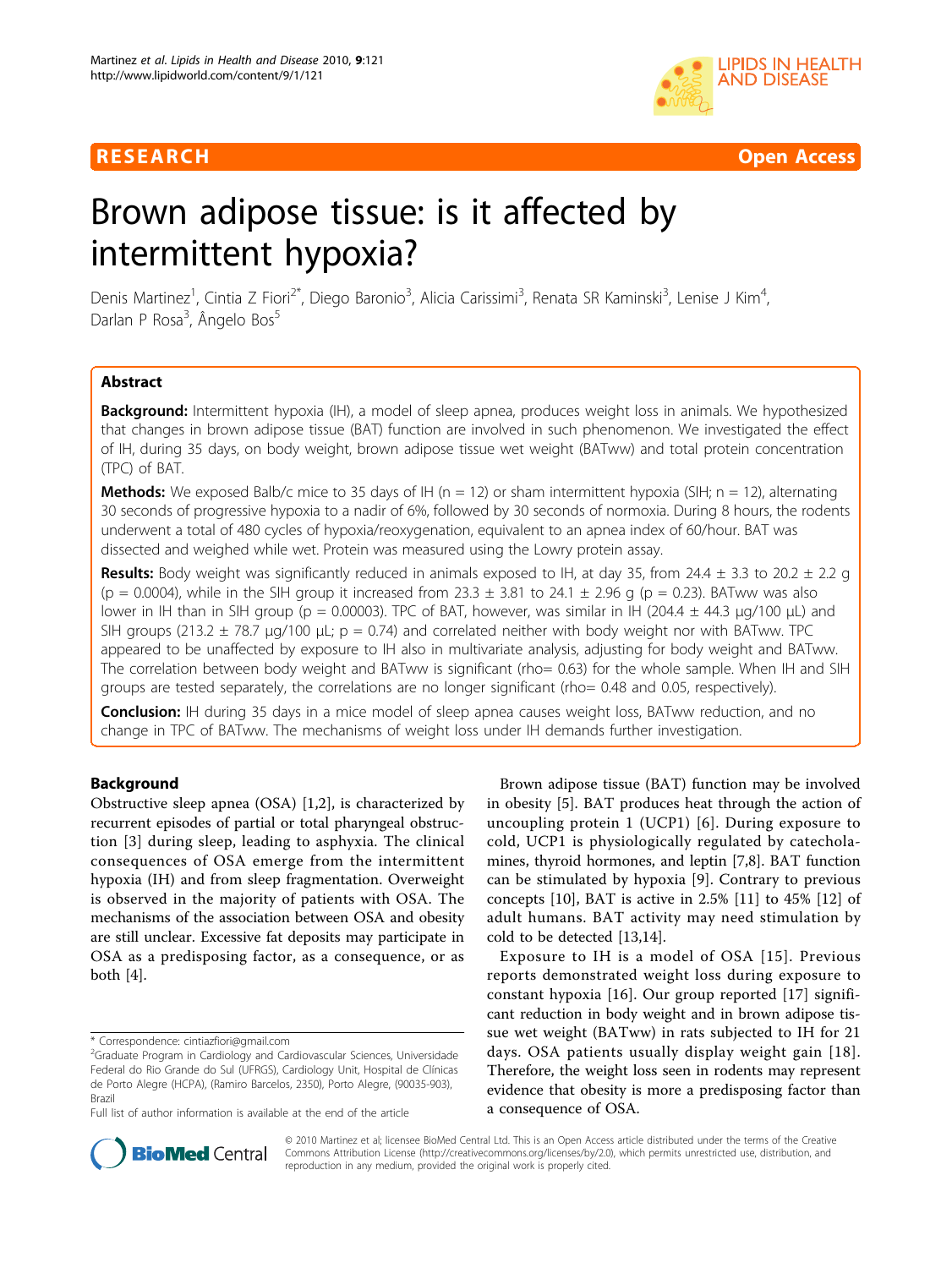<span id="page-1-0"></span>Because of the effects of hypoxia in several of the mechanisms controlling BAT function, such as, sympathetic function, leptin secretion, thyroid function, we hypothesized that IH can influence the total protein concentration (TPC) in BAT, a surrogate of BAT function. In the present study, we analyzed, in Balb/c mice, the effect of IH during 35 days on body weight, on BATww, and on TPC.

# Methods

Two-month-old male Balb/c mice, from the FEPPS <http://www.fepps.rs.gov.br/>, Porto Alegre, Brazil, were separated in two groups: 12 mice submitted to 35 days of IH and 12 control mice, submitted to 35 days of sham intermittent hypoxia (SIH). Both groups were housed under temperatures ranging between 22.5 - 24.5°C and received ad libitum standard mice chow (Purina-Nutripal, Porto Alegre, RS, Brazil) and water. The protocol was approved by the institutional Ethics Committee and followed the "Guide for the Care and Use of Laboratory Animals" [\[19\]](#page-4-0). The mice were weighed at the baseline, 21, and 35 days in a scale with precision of 0.01 g (Marte, model AS 5500C).

IH procedures were described in detail before. In brief, during five weeks, 7 days per week, 8 hours a day, from 9 a.m. to 5 p.m., in the lights on period, the animals were placed in the IH system (Figure 1). A mixture with 92% nitrogen and 8%  $CO<sub>2</sub>$  was released in the hypoxia chamber, for 30 seconds. The gas mixture reduced the oxygen fraction from 21% to approximately  $7 \pm 1$ % and increased the  $CO_2$  fraction to approximately 5  $\pm$  1%. Subsequently, a fan insufflated room air into the chamber for 30 seconds, restoring the oxygen fraction to 21%. Each hypoxia/normoxia cycle lasted for 60 seconds; in 8 hours, 480 IH periods occurred, equivalent to an apnea index of 60 per hour. The SIH group remained in an adjacent cage and underwent the same fan activity as the IH group, but no gas mixture entered the cage in the hypoxia cycle. Gas insufflation and fan activity

Timer Fan N<sub>2</sub> 92% **Hipoxic Chamber** Normoxic Chamber CO<sub>2</sub> 8%

Figure 1 Diagram of the hypoxic and normoxic chambers. Solenoid valve (SV).

reduced temperature in the hypoxic cage by  $0.2 \pm 0.3$ °C, as compared to the normoxic cage that reduced  $0.1 \pm$ 0.2°C. Temperature was measured by fast-response thermocouple, averaged from three cage locations. Wind chill effect was minimized by deflectors under the fans.

### Extraction of brown adipose tissue

After 35 days, the animals were anesthetized with ketamine (100 mg/kg) and xylazine (10 mg/kg) intraperitoneally. After deep anesthesia was confirmed, the interscapular BAT was extracted with fine-tipped straight surgical scissors and with anatomical tweezers. BAT was weighed while wet in a digital scale with precision of 0.0001 g (Bel Engineering, Italy) placed in microtubes, frozen in liquid nitrogen, and stored at -80°C until the moment of analysis. After tissue removal, the animals were euthanized by exsanguination under anesthesia.

### Protein determination

The BAT was homogenized and total protein concentration was determined by the Lowry method [\[20\]](#page-4-0), using as standard a solution of bovine albumin 1 mg/mL. The volumes of the solution used in the calculations were 50, 100 and 150 μL, being represented in a concentration curve. An aliquot of the homogenized BAT  $(20 \mu L)$ was mixed in 780 μL of distilled water and 2.0 mL of reagent C which was prepared with 50 mL of NaHCO3 added with 0.5 mL of reagent B1 (CuSO4. H2O 1%) and 0.5 mL of reagent B2 (sodium tartrate and potassium 2%). After 10 minutes of the addition of reagent C, 0.2 mL of Folin-Ciocalteau reagent, diluted in a proportion of 1:3, was added in distilled water. After 30 minutes, a bluish color was observed and then TPC was measured in a spectrophotometer at 625 nm. The TPC measurement from one mouse in IH group is unavailable because the microtube was lost.

Table 1 Mean and standard deviations of body weight in the two experimental groups

|                              | Sham IH<br>$(n = 12)$ | $IH (n = 12)$    | P between<br>groups |
|------------------------------|-----------------------|------------------|---------------------|
| Body weight at day<br>1(q)   | $23.3 + 3.81$         | $74.4 + 3.33*$   | 0.46                |
| Body weight at day<br>21 (q) | $25.8 \pm 3.70$       | $21.0 + 1.71***$ | 0.0004              |
| Body weight at day<br>35(q)  | $74.1 + 7.96$         | $20.2 \pm 2.20$  | 0.001               |
| P within groups              | 0.23                  | 0.0004           |                     |

IH: Intermittent hypoxia.  $*$  P = 0.0042 comparing with body weight at day 21 and  $P = 0.0004$  comparing with body weight at day 35. \*\*  $P = 0.307$ comparing with body weight at day 35. Significant P values are in bold type. Body weight compared by repeated measures ANOVA and by independent samples Student's t-test.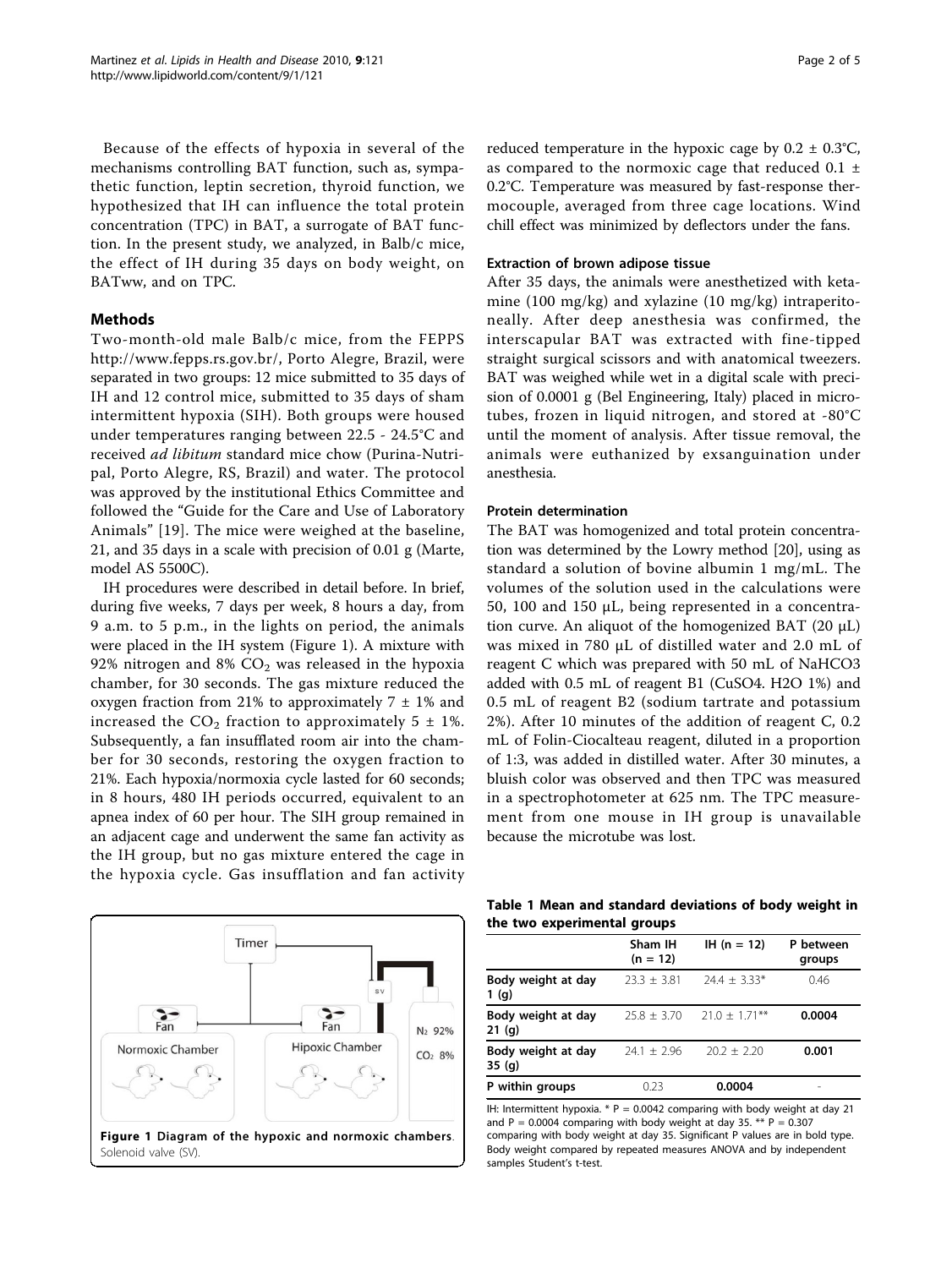<span id="page-2-0"></span>Table 2 Means and standard deviations of data obtained at day 35 in both experimental groups

|                             | Sham IH<br>$(n = 12)$ | IH $(n = 12)$ P Value      |       |  |
|-----------------------------|-----------------------|----------------------------|-------|--|
| Body weight at day<br>35(q) | $24.1 + 2.96$         | $202 + 22$                 | 0.001 |  |
| BATww (g)                   | $0.0372 \pm 0.002$    | $0.0318 \pm 0.003$ 0.00003 |       |  |
| TPC ( $\mu$ g/100 $\mu$ L)* | $7137 + 787$          | $7044 + 443*$              | 0.74  |  |

IH: Intermittent hypoxia; BATww: Brown adipose tissue wet weight; TPC: Total protein concentration; \*n= 11. Significant P values are in bold type.

# Statistical Analysis

The results were expressed as mean value and standard deviation. We used SPSS v16 for all statistical analysis (SPSS Chicago, IL). To compare the studied means and variables between two groups we used the Student's t-test for independent samples between two groups, and for more than two groups was used analysis of variance (ANOVA). The significance level for alpha error was p < 0.05. Associations of body weight at day 35 with BATww and TPC levels were examined using Spearman's rank-order correlation coefficients due to the small sample size and the presence of outliers. To adjust correlations for confounders, we utilized linear regression to predict BATww using as regressors: exposure to IH, body weight at day 35, and TPC.

#### Results

Data obtained in IH and SIH groups are shown in Table [1](#page-1-0) and Table 2. We observed no significant change in body weight in the SIH group whereas in the IH group a significant body weight loss was detected at day 21 and was further intensified at day 35, but non-significantly ( $p = 0.307$ ). The correlation coefficients of TPC levels against body weight at day 35 and BATww were non-significant.

Significant relationship was observed between body weight at day 35 and BATww for the whole group. Splitting the IH and SIH groups, no significant correlation is seen (Figure 2).

The linear regression model, using BATww as the dependent variable is displayed in Table [3.](#page-3-0) Exposure to IH was the only variable that remained significant in the model. Partial correlations indicate that exposure to IH was the factor contributing most to the model, followed by TPC and body weight at day 35. Adjusted r square denotes that 61% of the variance in BATww is explained by the three variables.

# **Discussion**

The results of the present study indicate that 60 cycles of IH per hour, 8 hours a day, during 35 days cause reduction in body weight and in BATww, but no change in TPC of Balb/c mice. This confirms our previous findings in a rat model of OSA during 21 days [[17](#page-4-0)]. The weight changes are negligible after 21 days.

Body weight at day 35 and BATww are positively correlated. In multivariate analysis, however, the correlation is explained only by exposure to IH, suggesting that IH has direct effect on BATww and that body weight loss is less influent as cause of BATww reduction.

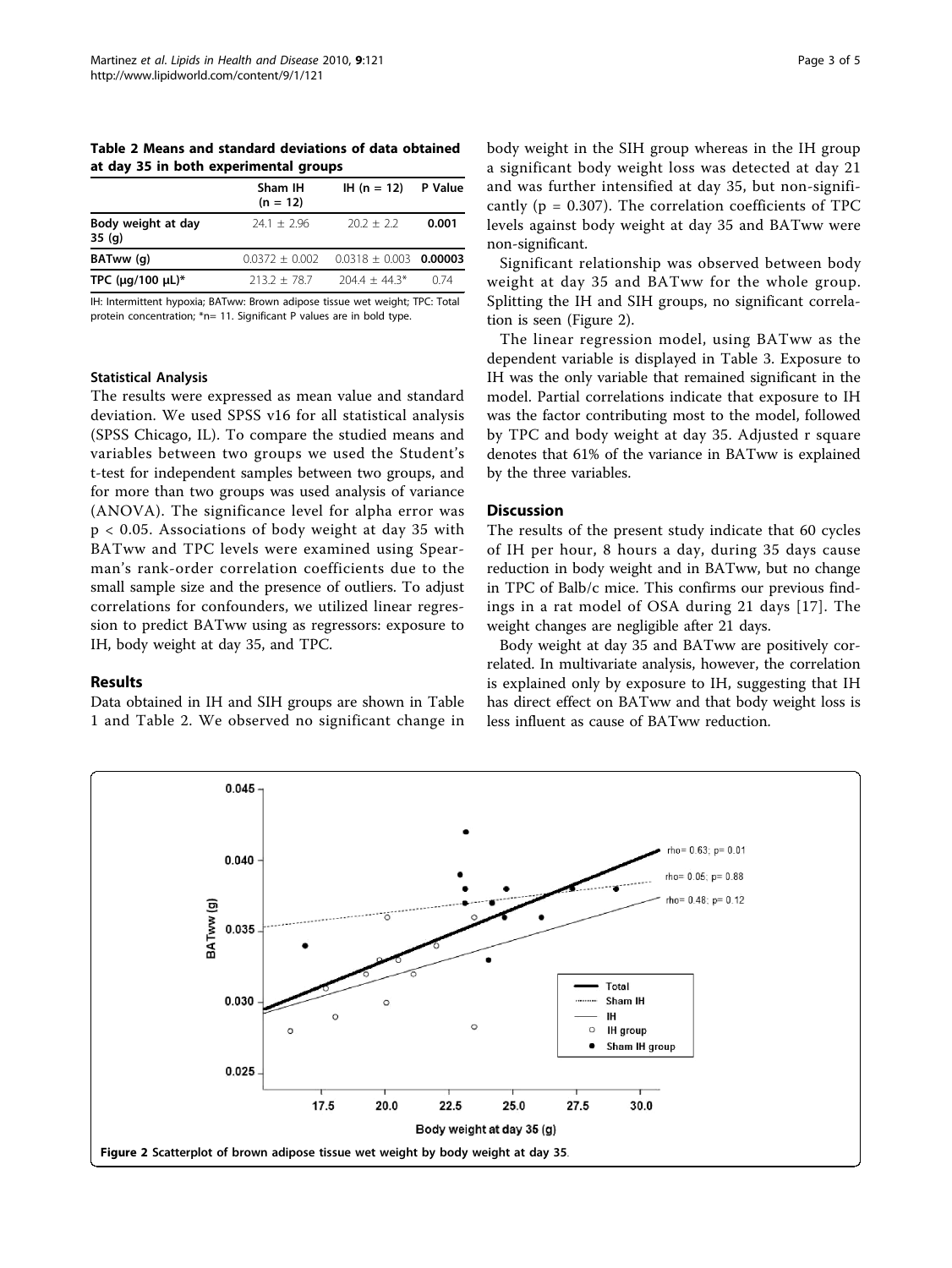|                    |                            |            | <b>Unstandardized Coefficients</b> | <b>Standardized Coefficient</b> |                          |         |
|--------------------|----------------------------|------------|------------------------------------|---------------------------------|--------------------------|---------|
| Dependent variable | Regressors                 | В          | Standard error                     | <b>Beta</b>                     | Partial r                | P value |
| BATww (q)          |                            |            |                                    |                                 |                          |         |
|                    | Intercept                  | 0.027179   | 0.00648                            | $\overline{\phantom{a}}$        | $\overline{\phantom{a}}$ | 0.0004  |
|                    | IH (exposed, 1)            | $-0.00419$ | 0.00151                            | $-0.57$                         | $-0.54$                  | 0.012   |
|                    | TPC ( $\mu$ g/100 $\mu$ L) | 0.000016   | 0.00002                            | 0.26                            | 0.41                     | 0.067   |
|                    | Body weight at day 35 (g)  | 0.000278   | 0.00027                            | 0.23                            | 0.25                     | 0.2727  |
|                    | Adjusted $R^2 = 0.61$      |            |                                    |                                 |                          |         |

<span id="page-3-0"></span>Table 3 Results from linear regression model to predict brown adipose tissue wet weight

IH: Intermittent hypoxia; BATww: Brown adipose tissue wet weight; TPC: Total protein concentration. Significant P value is in bold type.

Our finding that weight loss plateaus at 21 days prompts future research comparing BATww at shorter durations of exposure to IH, for instance, one or two weeks. The significant relationship observed between body weight at day 35 and BATww for the whole group could mean that the white and brown fat are simply parts of the total fat deposit which increase and decrease in tandem (Figure [2](#page-2-0)). The fact, however, that when splitting the IH and SIH groups, a much lower correlation is seen for the SIH group suggest that IH has a direct effect on BATww, supported by the multivariate analysis (Table 3).

BAT activation occurs at room temperatures between 4 - 16°C [9,[13,21](#page-4-0)-[23](#page-4-0)]. In our study, temperature exhibited trivial differences between IH (22.9  $\pm$  2.5°C) and SIH cages (23.2  $\pm$  2.1°C). It is, therefore, improbable that procedure-induced temperature changes could influence BAT behavior.

In conclusion, animals submitted to IH present weight loss and reduction of BATww. We were unable to demonstrate indirect effect of IH on thermogenic activity measuring protein concentration in BAT as surrogate of UCP1 function. Twenty-one days are sufficient to provoke weight loss in IH models. Understanding of the mechanisms of weight loss under IH requires further investigations.

#### Abbreviations

HI: Intermittent hypoxia; BAT: Brown adipose tissue; TPC: Total protein concentration; SIH: Sham intermittent hypoxia; BATww: Brown adipose tissue wet weight; OSA: Obstructive sleep apnea; UCP1: Uncoupling protein 1; SV: Solenoid valve.

#### Acknowledgements

Research was supported by FIPE - HCPA (Brazil); Miss Fiori is recipient of a student master scholarship from the Brazilian government agency CNPq. Fabiola S Meyer participated in the maintenance and veterinary care of the experimental model; Paulo R O Thomé participated in the engineering and maintenance of the IH system; Marta J G Cioato participated in the maintenance and administration of the IH system.

#### Author details

<sup>1</sup>Cardiology Unit, Universidade Federal do Rio Grande do Sul, Brazil, Hospital de Clínicas de Porto Alegre (HCPA), (Ramiro Barcelos, 2350), Porto Alegre, (90035-903), Brazil. <sup>2</sup>Graduate Program in Cardiology and Cardiovascular Sciences, Universidade Federal do Rio Grande do Sul (UFRGS), Cardiology

Unit, Hospital de Clínicas de Porto Alegre (HCPA), (Ramiro Barcelos, 2350), Porto Alegre, (90035-903), Brazil. <sup>3</sup>Graduate Program in Medical Sciences Universidade Federal do Rio Grande do Sul (UFRGS), (Ramiro Barcelos, 2400), Porto Alegre, (90035-903), Brazil. <sup>4</sup>Graduation in Biomedicine, Universidade Federal de Ciências da Saúde de Porto Alegre (UFCSPA), (Sarmento Leite, 245), Porto Alegre, (90050-170), Brazil. <sup>5</sup>Unit of Geriatrics, Hospital São Lucas da PUCRS, (Avenida Ipiranga, 6690), Porto Alegre, (90610-000), Brazil.

#### Authors' contributions

DM conceived the study, and participated in its design, coordination and in writing the manuscript; CZF in the design of the study, performed the dissection and weighing of the tissues and the statistical analysis; DB helped to draft the manuscript; RSK participated in the handling of animals; LJK helped to draft the manuscript; AC helped in the statistical analysis; AB helped in the statistical analysis. All authors read and approved the final manuscript.

#### Competing interests

The authors declare not having any personal or financial support or involvement with organizations with financial interest in the subject matter or any actual or potential conflict of interest.

#### Received: 27 April 2010 Accepted: 19 October 2010 Published: 19 October 2010

#### References

- 1. American Academy of Sleep Medicine Task Force: [Sleep-related breathing](http://www.ncbi.nlm.nih.gov/pubmed/10450601?dopt=Abstract) [disorders in adults: recommendations for syndrome definition and](http://www.ncbi.nlm.nih.gov/pubmed/10450601?dopt=Abstract) [measurement techniques in clinical research.](http://www.ncbi.nlm.nih.gov/pubmed/10450601?dopt=Abstract) Sleep 1999, 22(5):667-89.
- 2. The International Classification of Sleep Disorders. In Diagnostic and Coding Manual. Edited by: Hauri PJ. Westchester, American Academy of Sleep Medicine; , 2 2005;
- 3. Bradley TD, Brown IG, Grossman RF, Zamel N, Martinez D, Phillipson EA, Hoffstein V: [Pharyngeal size in snorers, nonsnorers, and patients with](http://www.ncbi.nlm.nih.gov/pubmed/3773955?dopt=Abstract) [obstructive sleep apnea.](http://www.ncbi.nlm.nih.gov/pubmed/3773955?dopt=Abstract) N Engl J Med 1986, 315(21):1327-31.
- 4. Shah N, Roux F: [The relationship of obesity and obstructive sleep apnea.](http://www.ncbi.nlm.nih.gov/pubmed/19700044?dopt=Abstract) Clin Chest Med 2009, 30(3):455-65.
- 5. Cinti S: [The role of brown adipose tissue in human obesity.](http://www.ncbi.nlm.nih.gov/pubmed/17113764?dopt=Abstract) Nutr Metab Cardiovasc Dis 2006, 16(8):569-74.
- 6. Cannon B, Nedergaard J: [Brown adipose tissue: function and](http://www.ncbi.nlm.nih.gov/pubmed/14715917?dopt=Abstract) [physiological significance.](http://www.ncbi.nlm.nih.gov/pubmed/14715917?dopt=Abstract) Physiol Rev 2004, 84(1):277-359.
- 7. Golozoubova V, Cannon B, Nedergaard J: [UCP1 is essential for adaptive](http://www.ncbi.nlm.nih.gov/pubmed/16595854?dopt=Abstract) [adrenergic nonshivering thermogenesis.](http://www.ncbi.nlm.nih.gov/pubmed/16595854?dopt=Abstract) Am J Physiol Endocrinol Metab 2006, 291(2):E350-E357.
- Ribeiro MO, Bianco SD, Kaneshige M, Schultz JJ, Cheng SY, Bianco AC, Brent GA: [Expression of uncoupling protein 1 in mouse brown](http://www.ncbi.nlm.nih.gov/pubmed/19906816?dopt=Abstract) [adipose tissue is thyroid hormone receptor-beta isoform specific](http://www.ncbi.nlm.nih.gov/pubmed/19906816?dopt=Abstract) [and required for adaptive thermogenesis.](http://www.ncbi.nlm.nih.gov/pubmed/19906816?dopt=Abstract) Endocrinology 2010, 151(1):432-40.
- Mortola JP, Merazzi D, Naso L: [Blood flow to the brown adipose tissue of](http://www.ncbi.nlm.nih.gov/pubmed/9929567?dopt=Abstract) [conscious young rabbits during hypoxia in cold and warm conditions.](http://www.ncbi.nlm.nih.gov/pubmed/9929567?dopt=Abstract) Pflugers Arch 1999, 437(2):255-60.
- 10. Nedergaard J, Bengtsson T, Cannon B: [Unexpected evidence for active](http://www.ncbi.nlm.nih.gov/pubmed/17473055?dopt=Abstract) [brown adipose tissue in adult humans.](http://www.ncbi.nlm.nih.gov/pubmed/17473055?dopt=Abstract) Am J Physiol Endocrinol Metab 2007, 293(2):E444-E52.